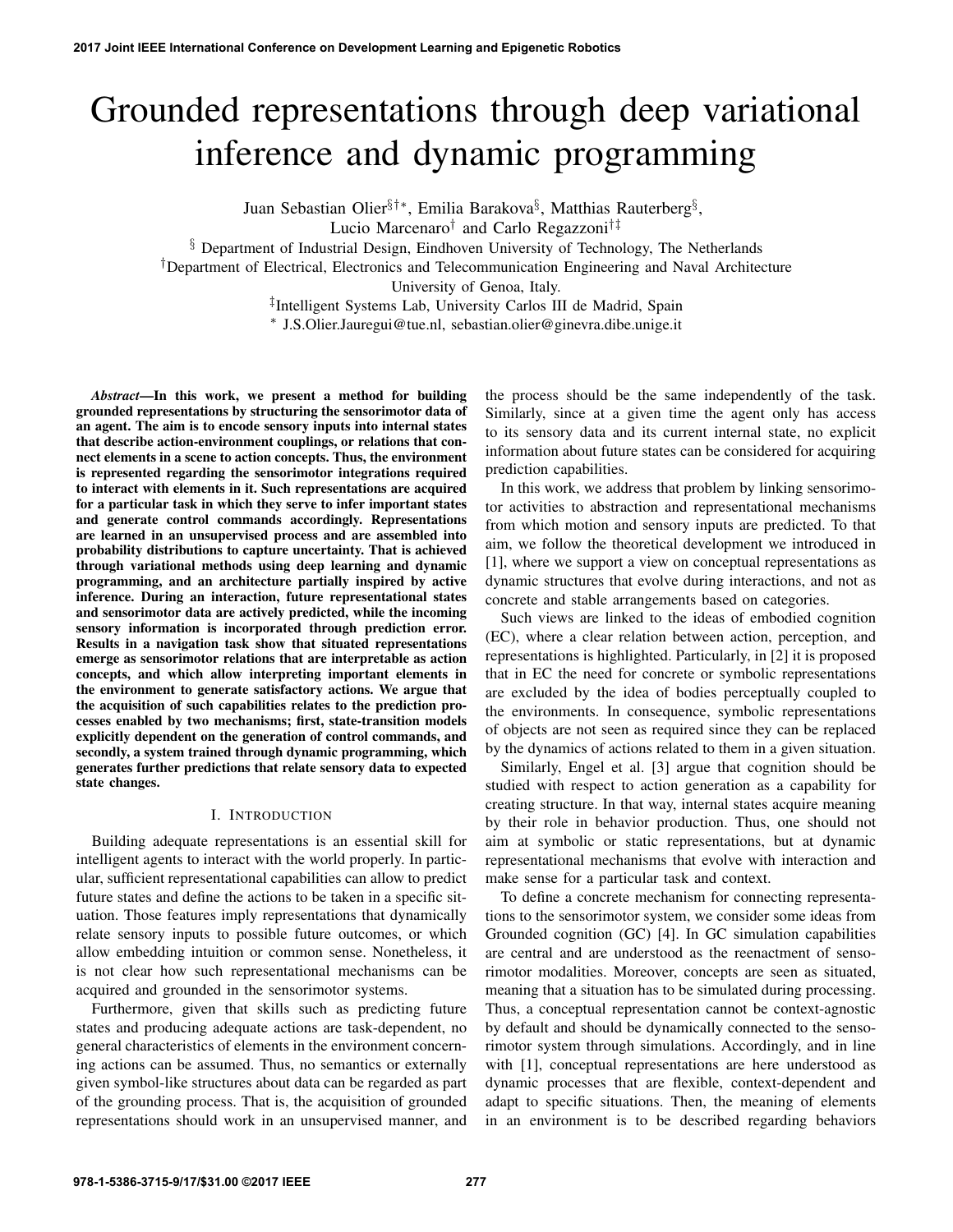associated to, or caused by them. In other words, meaning lays on the sensorimotor integration required to interact with such perceived elements.

The described characteristics of grounded representations are considered as particularly relevant since they are necessary for developing more complex phenomena such as the emergence of language, dynamic reasoning, or planning skills. Thus, given such inherent potentials, the primary focus of this paper is on how to ground the kind of representations described. Specifically, we present a method to structure sensorimotor data of an agent, by constructing states that represent the environment regarding behavioral concepts, or as the agent-environment coupling in a situated task. All of that is achieved in an unsupervised form, meaning that the agent only has access to its sensory data and its internal states at a given time; no additional information about the environment, or about future states is given.

#### *A. Active inference and representations*

To achieve the described features in section I, we follow the arguments in [1] supporting the proposals by Friston et al. [5], [6] as the framework for a computational solution. In [5], [6] Friston and colleges argued that the primary function of the brain is to suppress prediction error. In particular, they suggest that motor control has a role in reducing uncertainty when understood as a mechanism to fulfill proprioceptive expectations. Those ideas, known as active inference (ActInf), relate to predictive coding [7], where upper elements in a hierarchical structure send down predictions about lower levels, and feed-forward connections carry residual prediction errors. Moreover, given variabilities in the world, the noise of sensors and actuators, and the uncertainty about temporal relations of elements in the environment, ActInf assumes that internal states and predictions are to be encoded in probabilistic terms.

ActInf proposes a hierarchical structure, where states of higher levels infer causes of the dynamics of lower ones. Thus, more abstract representations, i.e. higher levels, are to be more stable over time than the lower ones, which are in turn associated with more immediate behavioral reactions. How to ground such representational states is one of the central parts of this work. In particular, we address the challenge is the acquisition of the generative and recognition models for encoding and predicting sensory data. We use the principles of ActInf to propose a method that constructs internal representational states concerning causes of observations and describing action-environment couplings in a particular situation and task.

#### II. APPROACH

We propose a model, to which we refer as predictive grounding architecture (PGA), and aims to encode causes of observed behaviors of an agent performing a particular task in states of two different representational levels. Such states are denominated  $Z_t$  and  $S_t$  respectively, as depicted in figure 1.

States in the lower level  $(Z_t)$  represent causes of observed input data at a given time by taking into account the immediate dynamics of the interaction. The states of the second representational level  $(S_t)$  infer causes of the dynamics of  $Z_t$  over time. In a particular situation,  $Z_t$  is to represent the state of the interaction at time  $t$ . In turn,  $S_t$  would encode the dynamics of  $Z_t$  in more steady states, for example in action concepts such as, avoid an obstacle or go straight, which would be stable for longer periods. The information processing in PGA can be thought as a three steps process.

- 1) Update: Incoming sensory data and previous states are used to estimate the current state of the world  $(Z_t)$ .
- 2) Prediction, divided in two parts.
	- i) Action generation: Actions  $U_{t+1}$  are predicted from  $Z_t$  since control signals are seen as a way of fulfilling expectations in the following time step.

ii) Prior estimation:  $Z_t$  and  $U_{t+1}$  are used to predict the next state in the form of a prior  $(Z_{t+1})$ .

3) Input estimation: given the prior, expected sensory inputs are estimated as the distribution  $P(X_{t+1}|Z_{t+1})$ .

Such process is affected by  $S_t$  through the inference of actions  $(U_{t+1}|Z_t, S_t)$ , which could be interpreted as a switching variable in a probabilistic graphical model (see figure 1). In other words, the estimated causes of the dynamics at a given time step, i.e.  $S_t$ , are used for defining the action to take, and through that, estimate a prior and predict future sensory inputs.

Moreover, to address the relation of state updates to prediction error, we assume the input to the first representational level to be proportional to such error as elaborated in II-B.

As a result of this process, it is expected that important elements in the environment are actively interpreted, and adequate behaviors dynamically generated for the interaction on which the system is trained. As partially inspired by ActInf, it is assumed that if a PGA achieves low prediction error for motor and sensory data, then the architecture is building sufficient internal states to describe the interaction.

Some ideas of PGA relate to the work of Tani and colleges [8], [9], but PGA focuses on internal probabilistic states, and the higher representational level is learned through dynamic programming and not through stated time constants for leaky recurrent states. Moreover, in PGA actions are fundamental for state transitions, thus not just a different signal to be predicted. Another approach based on predictive coding has been presented in [10], where a hierarchical system based on convolutional and recurrent neural networks is trained to minimize prediction error. That approach shows good predictive capabilities, but all representations are deterministic, thus do not explicitly encode uncertainty. Additionally, in the model in [10] upper levels represent error information in lower ones, which does not necessarily lead to extract more abstract or stable states. To address those issues, PGA is based on variational deep generative models. Particularly, we focus on [11], [12] where systems are optimized end-to-end to build continuous variational representations, and on [13], [14] where Bayesian filters are learned through back propagation. Moreover, PGA is partially based on the method in [1]. The main differences are that in [1] only one representational level has been explored, and time dependencies are addressed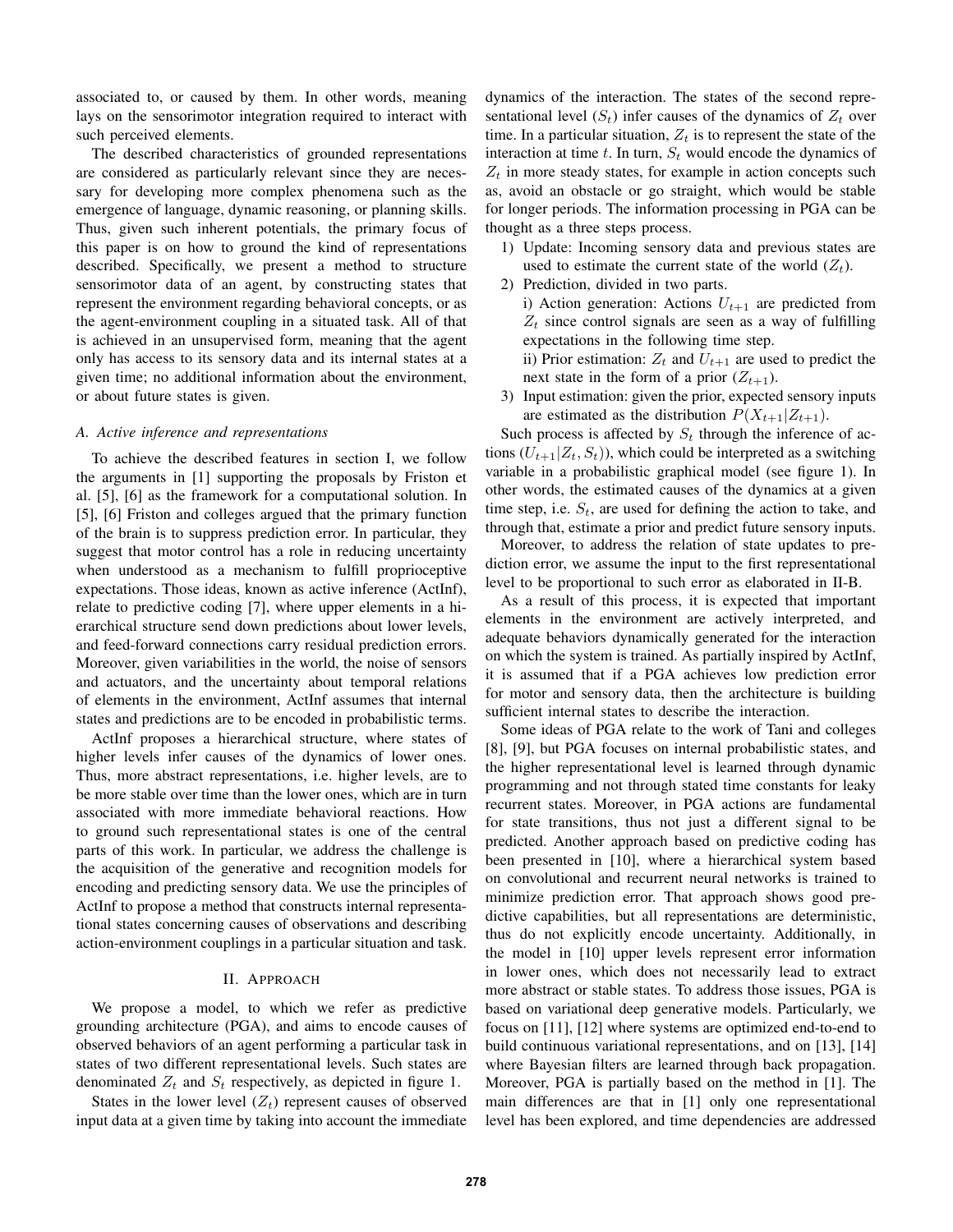

Fig. 1. Schema of PGA.  $Z_t$  is the first level of representation, and  $S_t$  the second one.  $X_t$  is the input data and  $U_t$  refers to the control.

by encoding sequences with LSTMs. Here a markovianity is assumed; thus the recursion takes into account only the last step as in a Bayesian filter.

For PGA we assume an agent with sensory inputs, including proprioceptive information, and defined motor capabilities.

#### *A. Predictive grounding architecture*

For building grounded representations we focus on the principles of variational auto-encoders (VAE)[11]. In a VAE latent variables  $Z$  capture variations in observations, denoted by  $X$ . An inference model  $P(Z|X)$  given by  $Z \sim \mathcal{N}(\mu_z, diag(\sigma_z^2))$ is assumed, and is parametrized by a neural network (NN). The prior  $P(Z)$  is assumed as a normal distribution. The conditional generative model  $P(X|Z)$  is also approximated via a NN, and assumed to be Gaussian. To train a VAE the Kullback-Leibler (KL) divergence between  $P(Z|X)$  and  $P(Z)$ is minimized, and  $log(P(X|Z))$  maximized.

#### *B. First representational level*

For a diagram of the first level see figure 2 (left).

As mentioned before, the input to the first representational level is given in terms of prediction error. In this case, as elaborated in [6], the error is related to the precision or inverse covariance. The covariance matrices of predicted data are assumed to be diagonal. Thus, the error for a sensory input  $X_t$  given a prediction parametrized by  $\mu_{x_t}$ , and  $\sigma_{x_t}^2$ , is given by:  $\epsilon_{X_t} = (\mu_{x_t} - X_t) / \sigma_{x_t}$ .

The three steps conforming the process, update, prediction and input estimation, are described as follows:

*1) Update:* In PGA, a central mechanism for encoding the dynamics of a task is the modeling of time dependencies in the state transitions. To that aim, the calculation of  $Z_t$ depends on  $Z_{t-1}$ , along with the input data and the the last action taken. Thus, the update is of the form:  $Z_t|X_t, U_t, Z_{t-1}$ . The sub index for the control is t and not  $t - 1$  since  $U_t$  is interpreted as the action taken to get from  $Z_{t-1}$  to  $Z_t$ . The parameters of  $P(Z_t|X_t, U_t, Z_{t-1})$  are given by  $[\mu_{z_t}, \sigma_{z,t}] =$  $\varphi^Z(\epsilon_{X_t}, U_t, Z_{t-1}).$ 

2) *Prediction:* The parameters  $\mu_{u_t}$  and  $\sigma_{u,t}$  of the distribution  $P(U_{t+1}|Z_t, S_t)$  are approximated by  $\varphi^U(Z_t, S_t)$ . That is a distribution over actions to be taken to go from  $Z_t$  to  $Z_{t+1}$ .

When  $Z_t$  and  $S_t$  are the input to  $\varphi^U$ , and to other networks, the distributions are sampled. During training, as in [11],  $Z_t$ is sampled as  $z_t = \mu_{z_t} + \sigma_{z_t} * \varepsilon$ , with  $\varepsilon \sim \mathcal{N}(0, I)$ . For

testing, the maximum likelihood is used, i.e.  $\mu_{z_t}$ .  $S_t$  always corresponds to the maximum likelihood.

Once  $Z_t$  and  $U_{t+1}$  have been estimated, the prior about the next state is given by:  $Z_{t+1} \sim \mathcal{N}(\mu_{o_t}, diag(\sigma_{o_t}^2))$  where  $[\mu_{o_t}, \sigma_{o,t}] = \varphi^{prior}(Z_t, U_{t+1}).$ 

*3) Input estimation:* The generative model does not predict sensory inputs from  $Z_t$  directly but from the prior  $Z_{t+1}|Z_t, U_{t+1}$ . Thus, sensory inputs at  $t + 1$  are estimated as  $P(X_{t+1}|Z_{t+1})$ , which, as in a VAE, is assumed to be Gaussian:  $X_{t+1} \sim \mathcal{N}\left(\mu_{x_{t+1}}, diag(\sigma_{x_{t+1}}^2)\right)$  where  $[\mu_{x_{t+1}}, \sigma_{x_{t+1}}] = \varphi^X(Z_{t+1}).$   $\varphi^Z, \varphi^U, \varphi^{prior}$  and  $\varphi^X$  are all approximated by NNs.

## *C. Second representational level*

A simple diagram of the second representational level can be seen in figure 2 (right). The first level encodes the dynamics of the agent-environment coupling between two time steps. It is necessary to predict further in time to build more general descriptions of data, and to infer environment-behaviour relations. Nonetheless, at time  $t$ , no information about future states can be assumed since the agent only has access to its sensory inputs and internal states. Hence, such knowledge about the future must be incrementally acquired with experience.

To address that and build such representations we develop an algorithm based on dynamic programming and inspired by deep reinforcement learning[15], and based on the method in [16]. The differences with [16] reside in the interpretation of  $S_t$ , its connection to the first level, and the training mechanism, since in [16]  $S_t$  is does not predict changes in  $Z_t$ .

The method assumes a linear process in which given  $U_{t+1}$ the difference between two states is expressed as  $Z_{t+1} - Z_t =$  $\Delta Z_t$ . If such process is repeated for  $\tau$  time steps, the final state would be  $Z_{t+\tau} = Z_t + \Delta Z_{\tau}$ . In general:

$$
\Delta Z_{\tau} = \Delta Z_t + \sum_{i=1}^{\tau} (\Delta Z_{t+i})
$$
 (1)

If  $\tau$  is assumed to be big in relation to the average actions in the task at hand, the attempt to predict  $\Delta Z_{\tau}$  from the information at time  $t$  would have high levels of uncertainty. Thus, instead of predicting the difference to a final state, one would like to estimate the expected change over time from the knowledge at time  $t$ . As in [15], that can be achieved by introducing an exponential discount factor  $\gamma < 1$  in the sum of equation 1. In that way, a lower weight or relevance is given to predictions further in time. That yields:

$$
\Delta Z_{\tau} = \Delta Z_t + \sum_{i=1}^{\tau} (\gamma^i * \Delta Z_{t+i})
$$
 (2)

In equation 2  $\Delta Z_{\tau}$  can be interpreted as the expected change in state given the interaction and the information at time  $t$ . As in [15], the higher  $\gamma$  is, the further in time the states are being predicted, and thus more uncertainty included.

Letting  $\phi^s(X_t) = \Delta Z_\tau$ , it can be shown easily that:

$$
\gamma * \phi^{s}(X_{t+1}) = \sum_{i=1}^{\tau+1} (\gamma^{i} * \Delta Z_{t+i})
$$
 (3)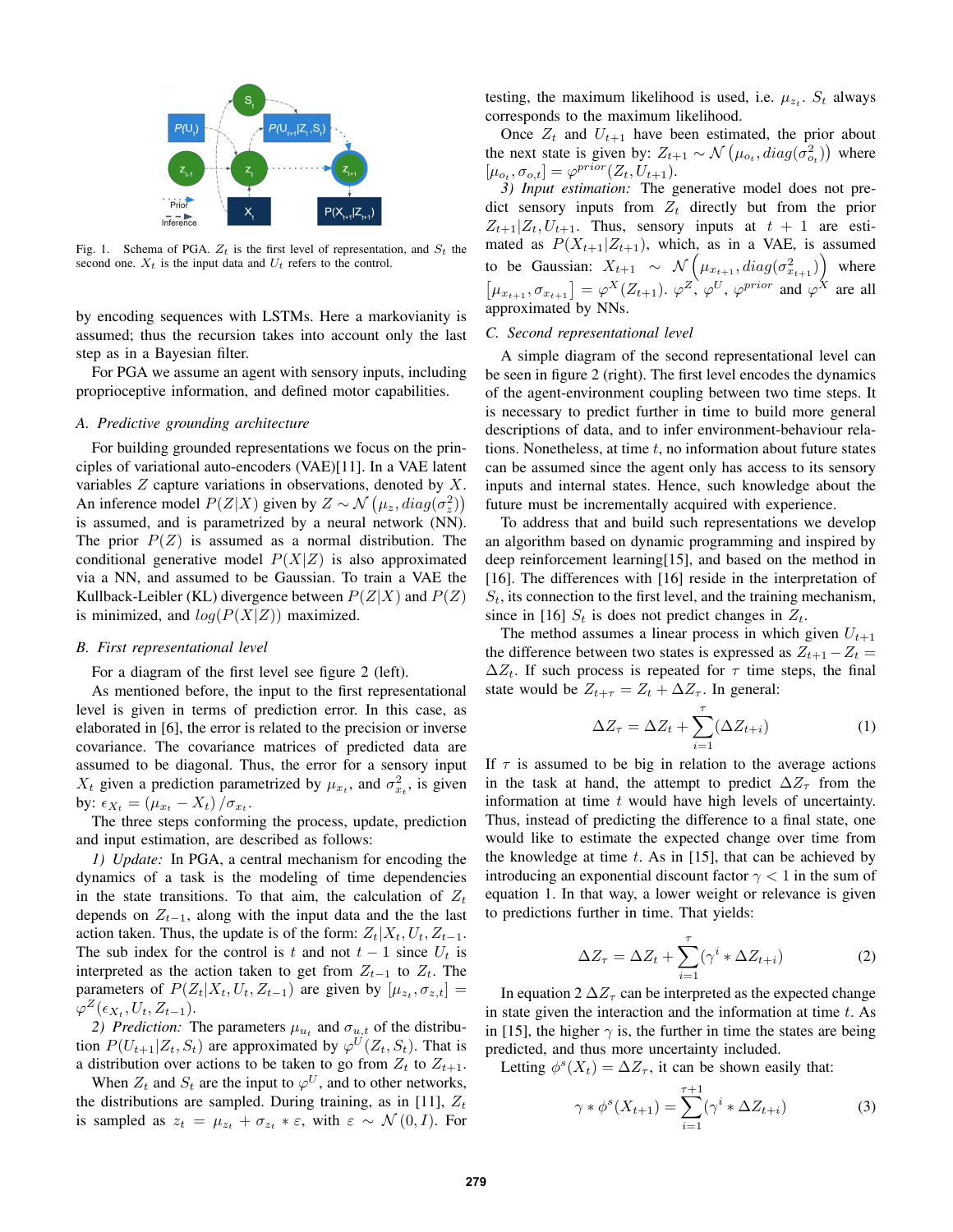

Fig. 2. Separated architectures of the two representational levels (Left: first level, right: second level). This figure illustrates the separated descriptions.

Given the assumption of a large  $\tau$ , the last term of the sum in equation 3 can be neglected, and thus the sum in 2 be replaced by  $\gamma * \phi^s(X_{t+1})$  yielding:

$$
\phi^s(X_t) = \Delta Z_t + \gamma * \phi^s(X_{t+1})
$$
\n(4)

The recursion in equation 4 could be directly used to train a NN with dynamic programming as in [15]. Nonetheless, as  $S_t$  is to encode variability in the relations between input data and predicted states in terms of probability; we consider  $S_t \sim \mathcal{N}(\mu_{S_t}, diag(\sigma_{S_t}^2))$ , where  $[\mu_{S_t}, \sigma_{S_t}] = \varphi^s(X_t)$ . Then  $\mu_{S_t}$  corresponds to  $\phi^s(X_t)$  in equation 3, and  $\sigma_{S_t}$  encodes the mentioned variability.  $\varphi^s$  is approximated by a NN.

#### *D. Training*

For the first level three objectives are optimized through stochastic gradient decent (SGD), the KL divergence between the prior and  $Z_t$ , and the likelihoods of control prediction, and sensory inputs. This is done by maximizing the following equation for every sample training sequence of  $T$  time steps:

$$
\mathcal{L}_{\mathcal{T}} = \frac{\frac{1}{T} \sum_{t=1}^{T} [-KL(P(Z_t|\epsilon_{X_t}, U_t, Z_{t-1}) || P(Z_t|U_t, Z_{t-1})) + log(P(X_{t+1}|Z_{t+1})) + log(P(U_{t+1}|Z_t, S_t))}
$$

A second part for  $\varphi^s$  is performed simultaneously by means of two different networks, namely  $\varphi^s$  and  $\varphi^{s'}$ , used to optimize

$$
\varphi^s(X_t) = \Delta Z_t + \gamma \varphi^{s'}(X_{t+1})
$$

The weights of  $\varphi^{s'}$  are kept constant for k time steps (in this work  $k = 10$ , during which the weights of  $\varphi^s$  are updated to maximize  $log(P(S_t|X_t))$ ; that is, the likelihood of the distribution  $P(S_t)$  generating  $\Delta Z_t + \gamma * \varphi^{s'}(X_{t+1})$  given  $X_t$ . After k steps, the weights from  $\varphi^s$  are copied to  $\varphi^{s'}$ . Thereby, the training maximizes  $log(P(S_t|X_t))$  using as data points  $(X_t, X_{t+1})$  pairs.



Fig. 3. Implementation schematic. Orange boxes represent NNs, green circles are variational representations, light blue boxes are control signals, and dark blue boxes correspond to inputs, either measured or estimated.

#### *E. Implementation details*

The NNs described are implemented as follows (figure 3):  $\varphi^Z$  is divided in three parts;  $\varphi^{Z_p}$ ,  $\varphi^{Z_v}$  to encode the video and the proprioceptive inputs respectively. A third part fuses the information from  $\varphi^{Z_p}$  and  $\varphi^{Z_v}$ .

 $\varphi^{Z_v}$  is implemented via a convolutional neural network (CNN) with 4 convolutional layers, and filters of size 3 by 3 in banks of sizes [16, 32, 64, 128]; the first three convolutions are followed by max-pool operators of size 2 by 2. The output of the last convolution is followed by a fully connected layer (FC) of size n.  $\varphi^{Z_p}$  is implemented with 3 FC of size n. The output of  $\varphi^Z$  is constructed by fusing the outputs of  $\varphi^{Z_v}$  and  $\varphi^{Z_p}$ , which are stacked and forwarded through what we call a Gaussian coder (GaussCod). A GaussCod is formed by two FC of size n, followed by two separated FC of size  $z_t$ , one for the means and other for the variance.

 $\varphi^{U}$  and  $\varphi^{prior}$  are GaussCods, with input size given by the sum of sizes of  $Z_t$  and  $S_t$ , and of  $z_t$  and  $U_t$  respectively.

 $\varphi^X$  is divided in two parts,  $\varphi^{X_v}$  for visual data, and  $\varphi^{X_p}$  for proprioception. For  $\varphi^{X_v}$  a deconvolutional neural network [17] is used. The input to  $\varphi^{X_v}$  is constructed by a FC generating an output from  $Z_{t+1}$  with the same size of the output of  $\varphi^{Z_v}$ , which is then reshaped to a tensor form. The sizes of the filters are the same as in  $\varphi^{Z_v}$  though for up-sampling the stride of the convolution are set to 2 where needed. The last deconvolution is performed by two filter banks, one for the means and one for the variances. For  $\varphi^{X_p}$  a GaussCod is used, with output of the size of proprioception signals, and input with size of  $Z_t$ .

 $\phi^{s}(X_t)$  is built with a CNN as the one for  $\varphi^{Z_v}$ , followed by a GaussCod with input of size  $n$  coming form a FC after the last convolution, and output the size of  $S_t$ .

For the evaluated task  $n = 64$ , while  $Z_t$  and  $S_t$  are bivariate Gaussian distributions.

# III. EVALUATION

PGA is trained on data from a simulated environment. The data comes from a two-wheels robot controlled through differential speeds. The sensory data is acquired from a mounted camera, and a two axes accelerometer (proprioception). The control corresponds to the speed applied to the wheels. The environment is a closed squared space surrounded by walls, where objects of different sizes and visual characteristics can be found in no particular order.

The training data correspond to the sensory-motor information from a robot while navigating. The robot moves based on a specified controller that drives it by avoiding the obstacles and walls when approaching them and going towards the most open space visible otherwise. Some noise is added to the speed and acceleration signals to simulate randomness in the actuators. For simulating we use Webots [18].

Two data sets are created for training and testing. The difference lays in the position and visual characteristics of obstacles. The positions are changed randomly to generate different trajectories. Both training and testing sets include 5000 samples of each signal. For training sequences of 16 time steps are fed in mini batches of the same size. The control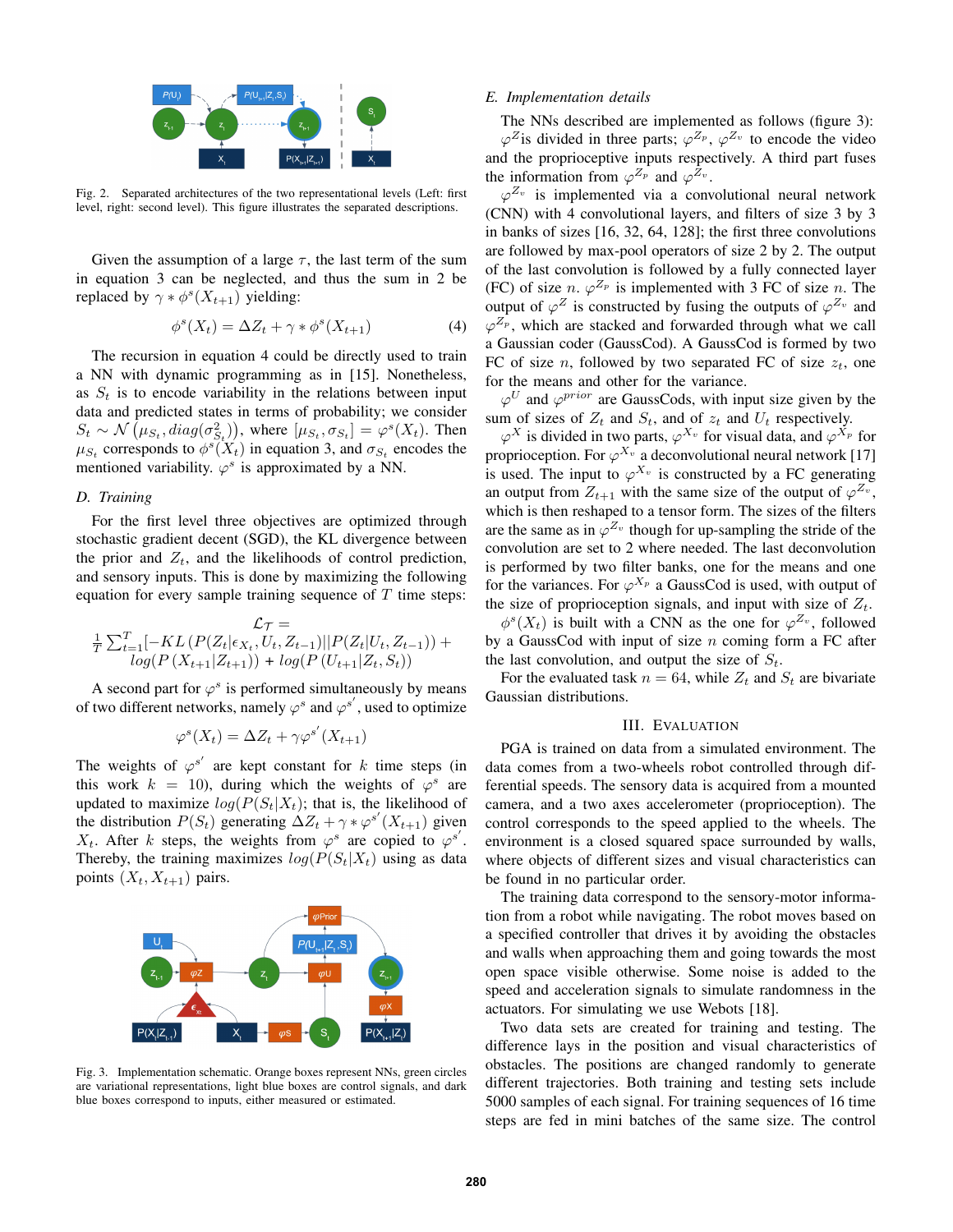

Fig. 4. Upper part, the normalized motion, as the differential speed of the wheels (blue), and the normalized predicted state form  $S_t + Z_t$  (orange). In the bottom part,  $Z_t$  (blue) and  $S_t + Z_t$  (orange), both normalized. The upper pictures relate the graphs to the visual input over time.

signal has size 2, corresponding to the wheels; the size of proprioception is 2  $(X$  and Y axes of the accelerometer). The visual input is an RGB image of size 32 by 32.

On that data, PGA is expected to construct useful representations to enact internalized action-environment couplings with no assumption about specific semantics in the data. The primary goal is to show how grounded representations can be built from the abstraction of such couplings.

# IV. RESULTS

#### *A. Prediction and causes representation*

Prediction achieved by  $\phi^s(X_t)$  directly form the input image captures the situations relevant to the task with a degree of anticipation. To show that, in figure 4 the value of the principal component of the expected values of  $S_t + Z_t$  over time is shown (orange). Latent variables are bivariate, but, results show that the main part of the information about motion is encoded in a single component, which is used here for ease of illustration.

In the upper graph of figure 4, the values of a component of  $S_t + Z_t$  (orange) over a sequence of 200 time steps is compared to the differential speed of the wheels in the same period. In the lower graph of the figure, the same component of  $\phi^s(X_t)$  +  $Z_t$  is compared the equivalent component in  $Z_t$ . In the most upper part of figure 4, snapshots from the visual inputs are arranged in time to visualize the internal states interpreted as causes inferred in relation to the actual elements in the environment.

The comparisons in the graphs show how the predictions produced by  $S_t + Z_t$  stably separate different action concepts such as turning or going straight. In particular, the stability of predictions  $(S_t + Z_t)$  is clear in comparison to the different representational states in  $Z_t$  produced to generate the needed motion for turning (periods roughly from 25 to 75, and 150 to 200 in figure 4). Those states of  $Z_t$  are grouped together



Fig. 5. Left: normalized auto-correlation of  $Z_t$ (orange), and normalized cross-correlation between  $Z_t$  and  $Z_t + S_t$  (blue). Right: maximum distance between auto-correlation and cross-correlation peaks for different values of gamma. Original control signals are compared to predicted ones generated from  $Z_t + S_t$  and the expected ones at time  $\tau$  generated from  $Z_{\tau}$ .

in more stable representations by  $S_t + Z_t$  which predicts and generalizes movement sequences over time.

Comparing also to the snapshots in the upper part of figure 4, it can be seen how higher values can be semantically related to obstacles or walls in the example. The corresponding motion reactions are predicted several time steps in advance by  $S_t + Z_t$ . In other words, the network is learning to represent elements and anticipate their consequences from different distances, and not only in their immediacy. This could be relevant also for more complex agents that may need to prepare actuators when anticipating a motion in advance; or can be interpreted as a way of planning. But more importantly, this shows the emergence of a semantic-like representation directly from streams of sensorimotor data. Those results can also be interpreted as a filtering capability over the state space of  $Z_t$ , which relates to a representational space of causes for the observed behaviors.

To further evaluate the prediction capability of  $\phi^s$ , a crosscorrelation between  $Z_t + S_t$  and  $Z_t$  is compared to the autocorrelation of the last. In figure 5 (left), it can be appreciated that the center of the cross-correlation is shifted to the left, meaning an anticipation. Moreover, the wider peak shows the encoded uncertainty. All graphs in figure 5 are the result of averaging a total of 100 sequences of size 100 in the test data.

A similar analysis is performed for the control signals; however, it is not direct in that case as the control prediction depends on a  $\tau > t$ , which is not specified, but depends on  $\gamma$ . Thus, in order to determine such  $\tau$  in relation to control predictions we compare the auto-correlation of the original control signals to cross-correlations between predicted and original signals. The cross-correlation of two kinds of produced controls are compared, the expected one generated from  $Z_{\tau}$ , for an estimated  $\tau > t$ , and the predicted one generated from  $Z_{\tau}^{'} = Z_t + S_t$ . For all possible  $\tau > t$  in a test sequence the argmax of the cross-correlations are subtracted form the argmax of the auto-correlation of the original signals. Then, the maximum distance between them determines the value of  $\tau$ . That process is repeated for PGAs with different values of  $\gamma$ . The results appear in figure 5 (right). For the range of  $\gamma$  evaluated an almost linear relation is found.